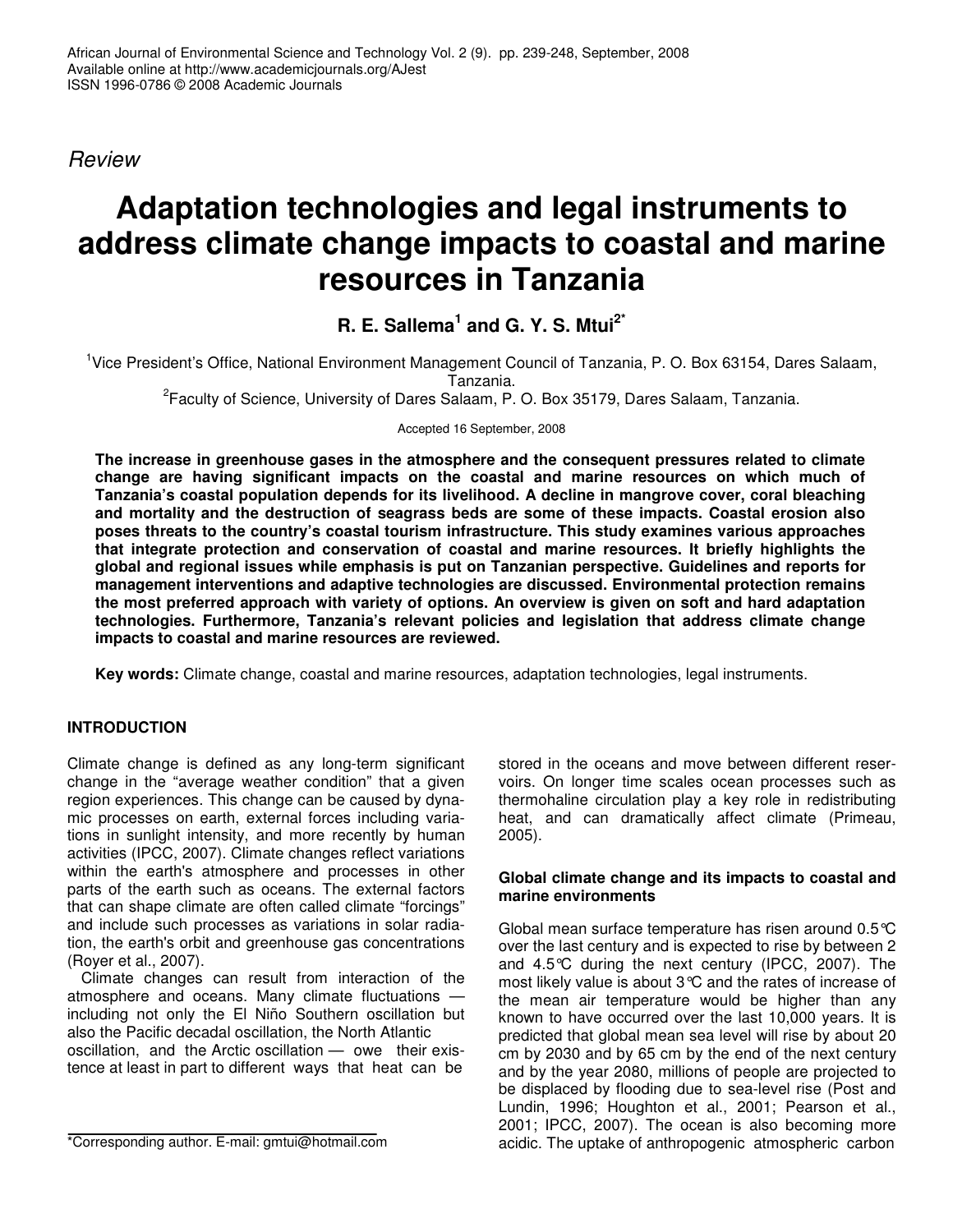dioxide since 1750 has led to an average decrease in pH of 0.1 units and this process is continuing (Hoegh-Guldberg, 2007). The resilience of many ecosystems to these pressures is likely to be exceeded during this century. Climate change and sea level rise together will expose many coasts to increasing risks, including coastal erosion and inundation (IPCC, 2007).

Coastal waters are vulnerable to thermal stress and have low adaptive capacity (Hansen, 2003). Increases in sea surface temperature are projected to result in more frequent coral bleaching events and widespread mortality, unless there is thermal adaptation or acclimatisation by the coral reefs (Wilkinson et al., 1999; IUCN, 2004; Hoegh-Guldberg et al., 2007; Maina et al., 2008). According to Hansen (2003), majority of marine species have an optimal physiological temperature range. Species that find themselves outside the tolerance range are energetically challenged. Coral bleaching presents an excellent example. Corals are highly sensitive to temperature and can only live in water between 18 to 30°C (Hansen, 2003). Also, coastal wetlands including salt marshes and mangroves are projected to be negatively affected by sea-level rise, especially where they are constrained on their land-ward side or starved of sediments (IPCC, 2007).

Ozone layer depletion is a result of increased ultraviolet (UV) radiation. Tropical warming that result from global climate change may lead to an increase in the penetration of UV into the water column (Hansen, 2003). According to Vodacek et al. (1997), warmer air temperatures result in increased stratification of the water column and decrease dissolved organic matter. This will lead to higher levels of UV radiation deeper in the water column.

## **Regional coastal and marine climatic change and its impacts**

Coastal problems caused by climate change are of major significance to Africa as a region. Towards the end of the 21<sup>st</sup> century, projected sea-level rise will affect low-lying coastal areas with large populations in Africa. African coasts are projected to be exposed to increasing risks, including coastal erosion due to climate change and sea level rise (IPCC, 2007). These effects will be exacerbated by increasing human-induced pressures such as coral mining, unsustainable harvest of the mangroves, over fishing and destructive fishing practices which destroy the natural resource base, including corals reefs and seagrass beds (Downing et al., 1997; Adger et al., 2003; Keme, 2003; Clark and Webster, 2003). By the year 2080s, many millions more people than today are projected to experience floods every year due to sea level rise. The numbers affected will be largest in the denselypopulated and low-lying megadeltas of Africa while small islands are especially vulnerable. The cost of adaptation could amount to at least 5 – 10% of Gross Domestic Product (GDP). In Africa mangroves and coral reefs are projected to be further degraded, with negative impacts on fisheries and tourism. Studies confirm that Africa is one of the most vulnerable continents to climate variability and change because of multiple stresses and low adaptive capacity (IPCC, 2007).

The West Indian Ocean (WIO) coastal region, which includes Somalia, Kenya, Tanzania, Mozambique, Mauritius, Madagascar, Seychelles, Comoros, Reunion and South Africa, is characterized by a rich mosaic of mangroves, coral reefs, seagrass beds, major estuaries and deltas, and sandy beaches. These coastal ecosystems are ecologically and economically valuable, providing for the livelihood of local communities, and contri-<br>buting bto the WIO countries' economies buting to the WIO countries' economies (UNEP/DGIC/URT/UDSM, 2001) Francis et al. 2002; Francis and Torell, 2004; Obura, 2002, 2005). In 2001- 02, there has been additional damage to Eastern African reefs from threats that may be related to climate-change, including floods in Mozambique, harmful algal blooms in Tanzania and Kenya, and an unknown fungal disease of corals in Kenya and northern Tanzania (Obura et al., 2002). The impact of climate change on the WIO region is related primarily to rising sea water temperatures and associated intensification of the El Niño Southern Oscillation (ENSO). The most significant coral bleaching ever recorded in the WIO region during the ENSO of 1998 resulted in 90 – 95% mortality of corals at the most heavily impacted sites, with 30% mortality on a regional scale (Alusa and Ogallo, 1992; Obura, 2005).

## **Tanzania's coastal and marine climatic change and its impacts**

Tanzania's coastline stretches over 1,424 km, including the two large islands of Zanzibar (Figure 1). The coastal area covers about 15% of the total land area, but supports approximately 25% of the population. The coastal population was projected to increase to 20 million by 2005, with a standard of living generally lower than the national average (Whitney et al., 2003). The coast is characterized by a wide diversity of habitats including coral reefs, sea-grass beds and mangrove forests, which support a wide variety of living organisms. These habitats help to buffer strong waves which in turn help to control the erosion of the coast. Coastal erosion is one of the major problems currently facing Tanzania (Kairu and Nyandwi, 2000). Several factors, including sea level rise, geology, and rapid coastal population growth accompanied by rapid increase of human activities that interfere with natural processes, have been linked to the problem (Masalu, 2002; Obura and Richmond, 2005).

This paper reviews documented work on anticipated climate change impacts on Tanzania's coastal and marine resources. It discusses the current existing climatefriendly adaptation technologies, including those identified in the United Nations Report on Framework Convention on Climate Change (FCCC/TP/1, 1999), the re-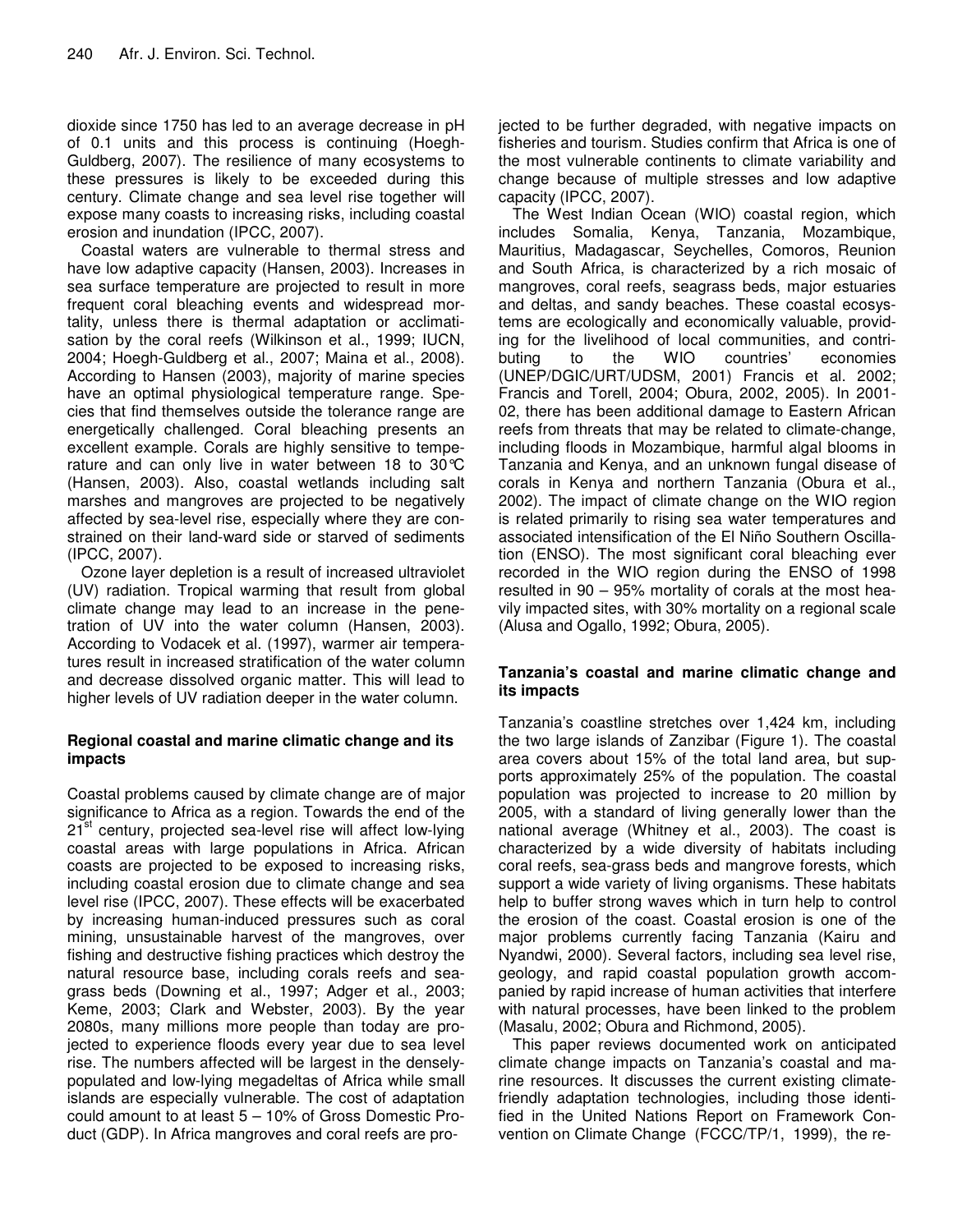

**Figure 1.** A map showing the coastline and coastal districts of Tanzania.

report of Fourth Assessment for Working Group I, 2 and 3 of the Intergovernmental Panel on Climate Change (IPCC, 2007 and other vulnerability assessment reports for the coastal sector. Sources of information include: published papers (in journals and books), reports from libraries and the available online literature. In addition, climate change-related documents on coastal sector policies, strategies and legislations are reviewed and recommendations proposed. This work will be of interest particularly to marine scientists and environmentalists as a source of updated information. In addition, coastal managers, policy planners, legislators and decision makers will find this work useful in assessing the current situation and charting out future directions in policy and decision making.

#### **State Changes of Climate and Their Impacts on Tanzania's Coastal and Marine Resources**

#### **Sea-level rise**

Sea level rise will have several impacts such as inunda-

tion of low lying coastal areas, accelerated coastal erosion, changes in sediment budgets, rising water tables and saline intrusion (Mwandosya et al., 1998). Sea-level rise will have the most significant impact on coastal natural resources as coastal erosion will further damage coastal built-up structures and coastal ecosystems (Makota et al., 2004). Damage to coastal ecosystems (coral reefs, mangroves and seagrass beds) and the associated habitats, will further result into severe impact on the livelihood of the coastal communities which depend on the resources for their living (Table 1).

#### **Coastal erosion**

Coastal erosion has threatened public and private properties and many beachfronts are now affected. At Kunduchi, north of Dares Salaam, large areas have been lost by erosion and threatening the coastline infrastructure. Coastal erosion is evidenced by collapsed trees, buildings, and other structures, including groynes (Griffiths and Lwiza, 1988; Fay, 1992; Makota et al., 2004).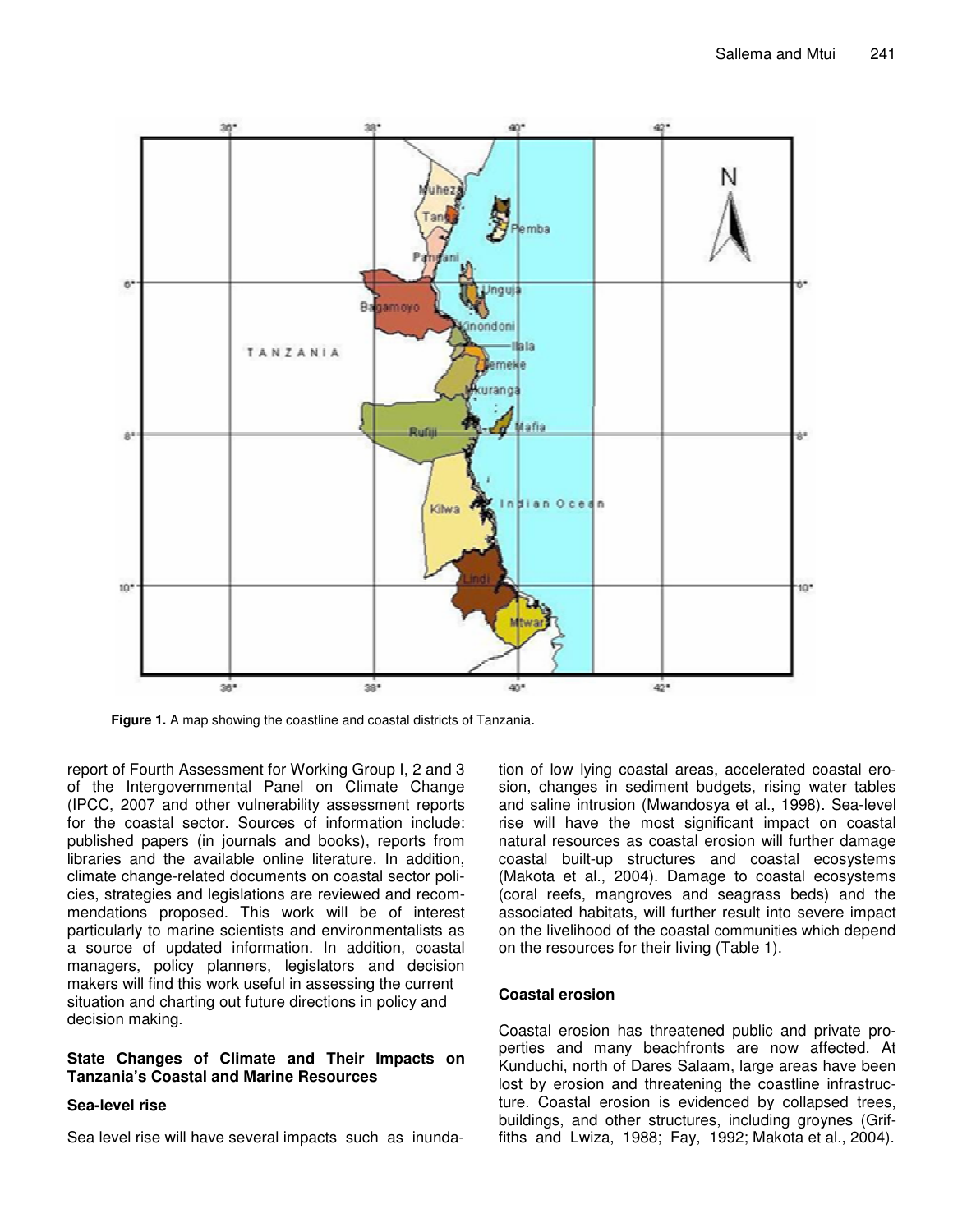| Year established | Project                              | <b>Place</b>         |
|------------------|--------------------------------------|----------------------|
| 1982             | Finfish Siganus                      | Unguja-Zanzibar      |
| 1983             | Seaweed farming                      | Tanga, Zanzibar      |
| 1985             | Seaweed farming                      | Unguja -Zanzibar     |
| 1989             | Seaweed farming                      | Unguja -Zanzibar     |
| 1991             | Shellfish Anadara                    | Mji Mwema - DSM      |
| 1992             | Seaweed farming                      | Pemba - Zanzibar     |
| 1994             | Finfish polyculture                  | Pete - Zanzibar      |
| 1995             | Seaweed farming                      | Mtwara, Lindi, Tanga |
| 1996             | Oysters                              | Muheza - Tanga       |
| 1998             | Finfish, Shellfish & Seaweed farming | Unguja -Zanzibar     |

**Table 1.** Mariculture successful projects in coastal Tanzania

Source: UNEP/DGIC/URT/UDSM (2001).

**Table 2.** Recorded cyclones in coastal areas of Tanzania.

| <b>Date</b> | Event          | <b>Affected places</b>   | No. of deaths |
|-------------|----------------|--------------------------|---------------|
| April 1872  | Cyclone        | Zanzibar, Bagamoyo       | Not specified |
| April 1952  | Cyclone        | Lindi, Mikindani, Mtwara | 34            |
| March1989   | Tropical storm | Dar es Salaam            |               |
| August 1994 | Cyclone        | Zanzibar                 | 5             |

Source: UNEP/DGIC/URT/UDSM (2001).

2004). At Kunduchi sand mining activities along river beds have resulted in reduced sediment discharge on beaches which in turn led to increased shoreline erosion (Griffiths, 1988; Masalu, 2002). Human activities through damming rivers and construction of coastal protective structures such as seawalls, groynes, and other structures such as jetties have also contributed significantly to the deficit in sediment supply or changes in the mode of sediment transport along the coast. These natural and artificial reductions in coastal sediment supply or interruption in the modes of sediment transport processes along the coast have resulted in the erosion of many beaches, barrier islands and deltas along the Tanzania's coast (Shaghude, 2006).

Extreme weather events such as hurricanes, cyclones, and ENSO patterns could also contribute to coastal beach erosion (Obura and Richmond, 2005). The 1997- 1998 *El Niño* event was one of the strongest in this century. In Tanzania, it was associated with floods and increased sea surface temperatures. Various media sources reported more than 100 deaths and 155,000 people were left homeless. Over 128,000 agricultural hectares were flooded, leading to food shortages (UNEP/DGIC/URT/UDSM, 2002). The *El Niño* rains produced substantial fresh water and sediment supply to the coastal zone (Nyandwi and Dubi, 2001). Apart from siltation, change in fish species composition and decline in fish catch could also be attributed to *El-Nino* effects. For example, in the small pelagic fisheries industry in

Zanzibar, the catch drastically declined from 600 tonnes in 1986 to 91 tonnes in 1997, and a drastic decline of sea cucumbers throughout the inshore waters of Tanzania was recorded following the *El-Nino* effects (Whitney et al., 2003).

Cyclones have had their share of detrimental effects to Tanzanian coastal areas. The earliest documented cyclones to hit the country were in 1872 at Zanzibar/Bagamoyo and 1952 at Lindi, though they were short-lived and did not cause much damage (Talbot, 1965). Others cyclone and tropical storm events are highlighted in Table 2. Effects of such extreme weather events are projected to have high costs of coastal protection as well as land-use relocation and potential for movement of populations and infrastructure (Nyandwi and Dubi, 2001; IPCC, 2007). The impacts of 1998 ENSO event on the corals of Tanzania's coastal districts are summarized in Table 3.

#### **Inundation of low-lying coastal areas**

Sea level rise will also cause inundation of low lying areas. A report by the Tanzania's Vice Presidents' Office (VPO, 2003) indicates specific coastal areas most vulnerable to storm surge. Those areas include Moa (Tanga region), Salale and Mbwera (Dares Salaam/Coast region), Nangurukuru and Mnazi Bay in Mtwara/Lindi region (Figure 1). In these areas, mangroves seem to be 2004). At Kunduchi sand mining activities along rlver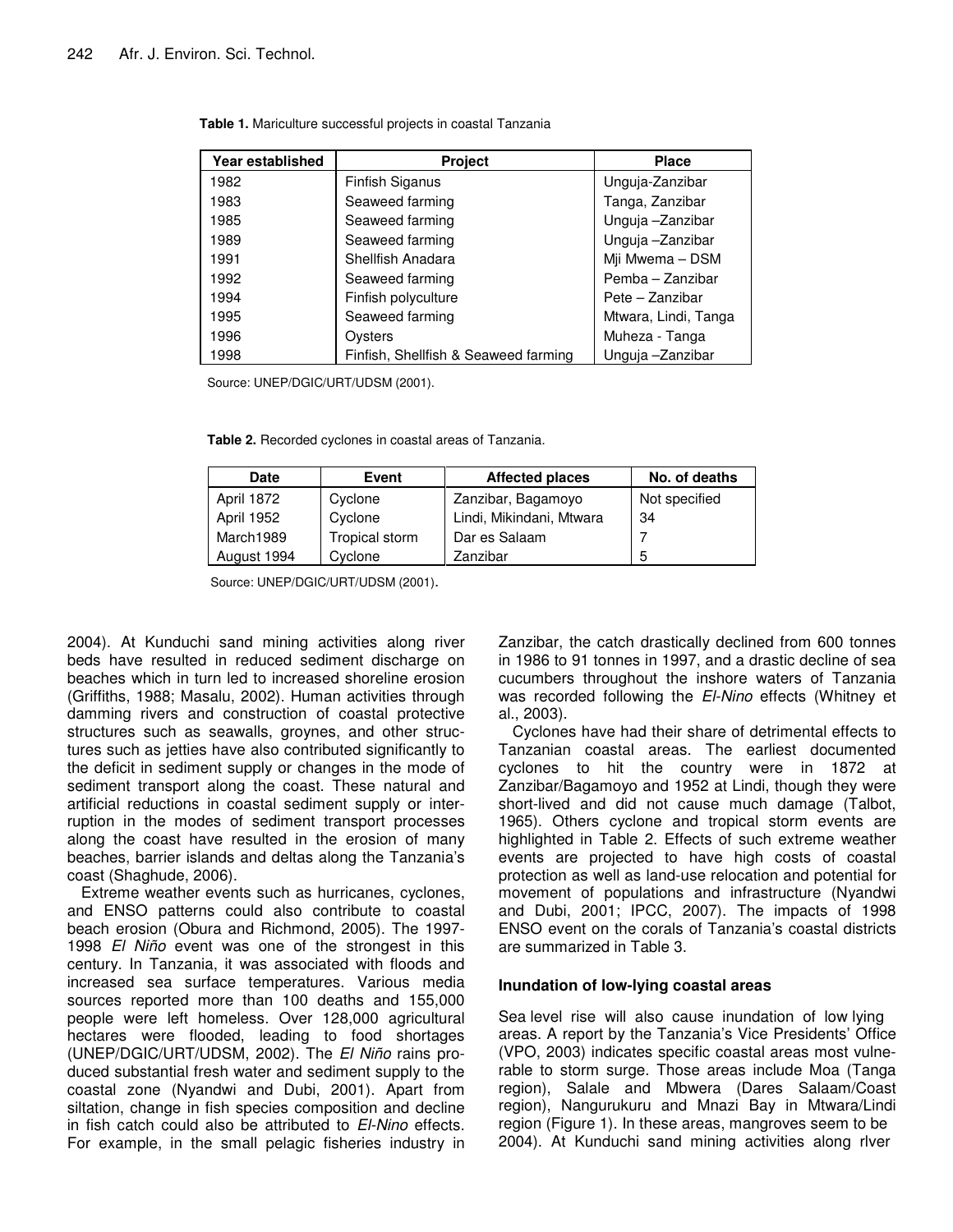beds have resulted in reduced sediment discharge on beaches which in turn led to increased shoreline erosion (Griffiths, 1988; Masalu, 2002). Human activities through the most vulnerable resources followed by sand and mud flats.

Maziwi Island, situated 50 km south of Tanga town and about 8 km southeast of the mouth of the Pangani River (Figure 1), completely disappeared in 1978. The island was originally famous for being the most important East Africa's nesting ground for three endangered marine turtles (olive ridley turtle, green turtle and hawksbill turtle). The entire island was submerged and the Casuarina trees, which were common in the island, also vanished. It is believed that sea-level rise and/or the human activities such as cutting of the vegetation in the island accelerated the wave erosion and eventual submergence of the island (Fay, 1992; Shaghude, 2004).

Wave surge currents weaken the coastline and uproot the shoreline-stabilizing coastal mangroves. Also, coastal areas that have been deforested tend to be more vulnerable to wave erosion than those areas that have not been deforested. The decline of mangrove cover in some coastal districts of the mainland Tanzania over a period of years has been reported by Wang et al. (2003). The study indicated that there is a decline of mangrove cover area within the districts of Rufiji and Kilwa between 1990 2000. However, in Mtwara, Pangani, Tanga and Muheza an increase in mangrove cover was detected.

#### **Rising sea temperature**

Rising sea water temperature along the Tanzanian coastal area associated with ENSO event of the year 1997/1998 have been reported by many workers (Muhando, 1999; Agrawala et al., 2003). Whereas Muhando (1999) reports that during the 1997/1998 ENSO event the water temperatures around many of the Tanzanian coral reefs was about 2°C higher compared to the previous year, Agrawala et al. (2003) estimates that by the year 2100, the mean annual temperature may rise by up to  $2.2^{\circ}$ C.

#### **Elevated levels of CO<sup>2</sup> and UV radiation**

High ocean  $CO<sub>2</sub>$  levels are implicated to the mass fish deaths as they tend to greatly reduce plasma Cl concentration while slightly increasing Na<sup>+</sup> concentration (Grøttum and Sigholt, 1996). Comparison of data by NASA (2007) between 1989 and 2005 indicates that the WIO region has higher  $CO<sub>2</sub>$  concentrations compared to the past. In addition, increase in greenhouse gases, high water temperatures coupled with low wind speed in coastal waters may favour localized heating and a greater penetration of UV radiation into the ocean leading to unforeseen consequences to the marine resources (West and Salm, 2003).

#### **Technological adaptive responses to mitigate the effects of climate change**

Adaptation refers to the degree to which a system adjusts itself to moderate potential damages, to take advantage of opportunities, or to cope with the consequences (IPCC, 2007). In Tanzania, efforts have been made towards recommendation of appropriate management options through production of guidelines and reports (Kairu and Nyandwi, 2000; Francis et al., 2003; VPO Report, 2003; IUCN, 2004). These guidelines and reports cover structural methodologies for the assessment of impacts and address both immediate and long-term information and technology needs. The adaptation measures are classified as "managed retreat", "accommodation" and "protection". The latter option is the most favoured in coastal areas (Downing et al., 1997; IPCC, 2007) and, therefore, this paper reviews the adaptation measures which enforce protection and conservation of coastal and marine areas.

## **Protection option**

The protection option consists of soft and hard technologies. The former enforces biodiversity and conservation endeavours such as establishment and management of protected areas while the latter emphasizes on building hard structures and beach nourishment.

#### **Establishment and management of marine and coastal protected areas**

The conservation and maintenance of productivity of marine ecosystems and biodiversity for economic and social welfare of human communities are best achieved through establishment and management of marine and coastal protected areas (Roberts et al., 2003; Sesabo et al., 2006). Only few areas along Tanzania's coast are protected or actively managed to protect biodiversity from human encroachment. The design of new reserves to take account of climate change should consider aspects such as availability of space, effective management and habitat replication (Hansen, 2003).

The concept of reserve networks is widely accepted as a powerful tool for the protection and management of marine ecosystems with a number of advantages (Shanks et al., 2003; Hansen, 2003). In Tanzania, efforts are underway for the development of priority areas for reserve networks. However, compared with terrestrial environment, the dynamic characteristics of the ocean environment make it difficult to geographically plan permanent networks (Wells et al., 2003).

One important aspect of conservation is identification of areas which may remain stable during periods of climate change (Hansen, 2003). These locations could be characterized by strong currents, upwelling or other oceanographic features that make them less prone to thermal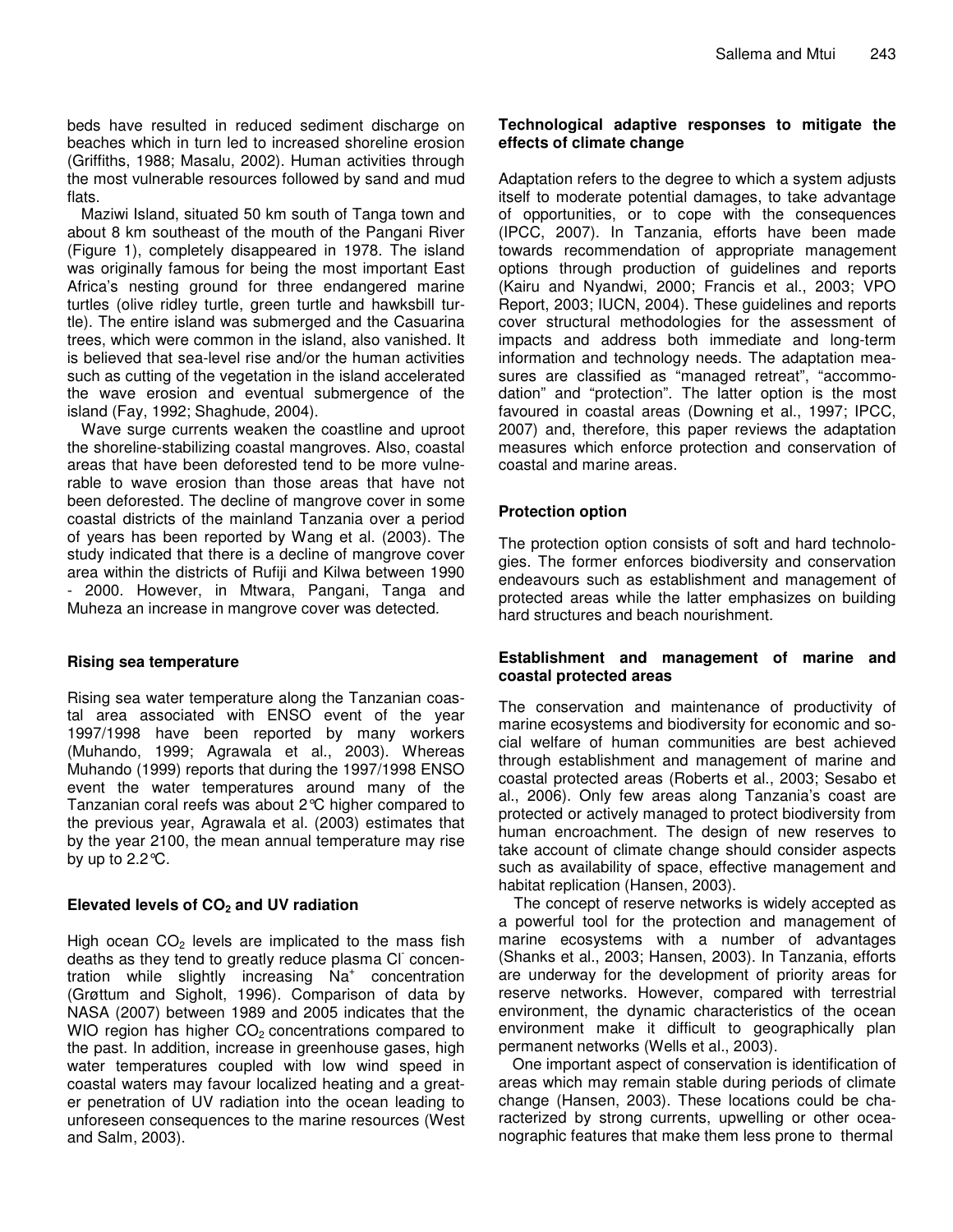fluxes. West and Salm (2003) suggested that such sites could serve as temporary refuges from warming waters resulting from climate change, hence conservation efforts should be extended towards them. They reduce the exposure to light, including UV radiation. However, thermal refugia could be created by other physical features including proximity to deep water, shade, high wave energy and turbidity. Also, protection of climatic refugia can only be carried out with an exact knowledge of their positions. Therefore, adequate resources for research and monitoring are needed in order to identify and maintain climatic refugia.

Since climate change is expected to alter habitat requirements of certain species, it would be imperative to incorporate a variety of habitat types into a protected area (Hansen, 2003). For example, the main ecosystems of Saadani National Park in coastal Tanzania provide a heterogeneous forest-savanna-grassland mosaic that offers a unique combination of terrestrial and maritime ecosystems. Another example is the ancient coastal forest on the Zaraninge Plateau, a maritime ecosystem with salt flats, coastal fringe forests, herbaceous dune vegetation and mangrove forests (Wells et al., 2003).

## **Protection of resistant and resilient populations and communities**

There are populations or communities that possess endogenous factors that make them more adaptive to deal with the added stress of climate change. Coral reefs have been most studied in the context of "resilience" because the extent to which high sea surface temperatures affect them is proving to be very variable. The intensity of bleaching, species affected, depth, and extent of mortality all vary according to where a reef is located and the local conditions affecting it (West and Salm, 2003). For instance, reefs off Zanzibar Town and at Chole Bay in the Mafia Marine Park were not severely affected by the wide spread coral bleaching event of 1998 (Mohammed et al., 2002). In some cases, coral bleaching events are caused by synergistic effects of high temperatures and UV radiation (Wells et al., 2003). Zooxanthellae, which reside in the coral polyp, produce compounds called mycosporine-like amino acids (MAAs) and can serve as effective sun screens (Hansen, 2003).

In addition, "diverse gene pools and natural diversity" is a concept of the variability within species, as measured by the variation in genes within a particular species, variety, subspecies and breed. It is presently not feasible to make predictions as to how any location will change. Since it is also difficult to know which gene or trait in the population might confer a future advantage, then, possession of more options will increase the likelihood that there will be a combination of genes that survives. The anticipation is that some species will survive and help the system through a stressful period (Dodd and Rafii, 2001).

## **Restoration of degraded habitats**

Coastal ecosystems are created, maintained or restored using living resources such as mangroves and corals. In Tanzania, mangroves and corals have been substantially degraded but currently restoration efforts are underway. Rehabilitation of coral reef is a new technology and has not been widely applied as a management option. However, studies by Wagner (1999) on the coral reefs of coastal Tanzania have produced suitable methods of transplanting corals on artificial substrates.

Furthermore, Vetiver grass (*Vetiveria zizanioides*), common reeds (*Phragmites mauritianus*) and *Typha macronata* cultivation is a cheap technology which comprises cultivation of rigid, dense and deeply-rooted salinetolerant vegetation types that slow down runoff, allowing sediments to stay on site, eventually forming natural terraces (The World Bank, 2000). The vegetation can grow on extreme soil types regardless of nutrient status, pH, and toxic minerals (Senzia et al., 2003).

## **Engineered coastal protection**

Hard engineering technologies have recently been introduced in Tanzania to address the problem of shoreline degradation. Sea walls are restraining barriers made of concrete or interlocking rocks to hold or prevent erosion from wave action. Groynes, on the other hand, are wooden, concrete and/or rock barriers or walls perpendicular to the sea. Groynes are extremely cost-effective coastal defense measures, requiring little maintenance, and are one of the most common coastal defense structures. The Tanzanian government and private investors have embarked on placing groynes along Kunduchi Beach and building sea walls at Ocean Road area in Dar es Salaam and adjacent to Zanzibar harbour. In the case of the groynes, however, there has been insignificant change in the rate of erosion (Makota et al., 2004). Sea walls are more expensive but much more effective. In Tanzania, it has been shown that protecting the whole coastline of Dares Salaam alone by using sea walls would cost about 270 billion US dollars (VPO Report, 2003). However, local materials such as timber piles and coconut byproducts can instead be 2004). At Kunduchi sand mining activities along used as in the case for Pangani, Tanga, on the northern coast of Tanzania. The latter option has been demonstrated and proven to be an effective technology if properly implemented and maintained. However, although this technology is simple and realistic, the supply of timber resistant to biodegradation is costly. Also, the local materials have limited capacity in withstanding waves and, as with all sea walls, may have some adverse hydraulic effects (FCCC/TP/1, 1999). Beach sand nourishment is a viable engineering alternative for shore protection. Sand fill creates a soft structure to make a larger sand reservoir and a wider beach to effectively dissipate wave energy to prevent erosion,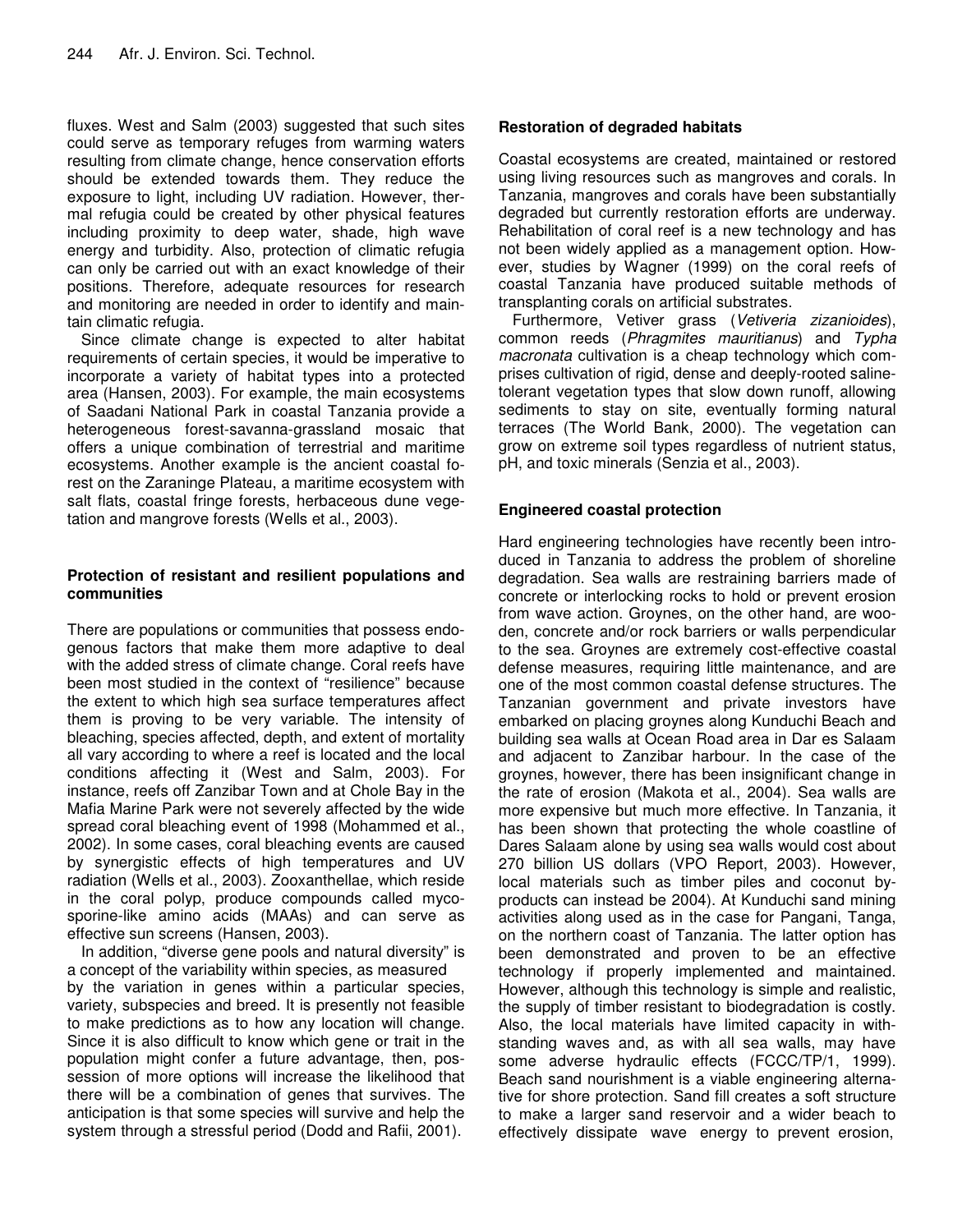| Area or reef                  | <b>Estimate of coral damage</b>                                           |
|-------------------------------|---------------------------------------------------------------------------|
| Tanga                         | 25% of corals bleached                                                    |
| Zanzibar area                 | 25-50% of corals bleached                                                 |
| Changuu & Chapwani, Zanzibar  | less than 40% survival after bleaching                                    |
| Bawe, Zanzibar                | 60-80% survival after bleaching                                           |
| Chumbe, Zanzibar              | 80-95% of Acropora spp. bleached,                                         |
|                               | 60-80% survival of corals after bleaching                                 |
| Mafia Marine Park             | 80-100% coral death                                                       |
| Chole Bay, Mafia              | 100% Acropora death                                                       |
| Tutia Reef, Mafia             | more than 95% coral death                                                 |
| Mnazi Bay, Mtwara             | 15-25% of corals bleached, with 50% survival of corals after<br>bleaching |
| Kinasi Pass                   | 80-90% Acropora death                                                     |
| Mbudya, Bongoyo and Pangavini | Bleached and recovered (Wagner 2001)                                      |

**Table 3.** Summary of the extent of damage due to coral bleaching event in 1998 in various areas of Tanzania.

Source: Wilkinson, (1998); Obura (2002).

storm and floods. This technology of beach filling has been practiced in the United States, Europe, Australia, and has just been introduced in some parts of Japan (Kojima, 2004). In Tanzania, sand filling initiatives are underway along Kunduchi Beach areas (Makota et al., 2004). These protection options will go a long way towards protecting the beaches of coastal Tanzania.

#### **Legal instruments to address climate change in Tanzania**

Tanzania has no specific policy or strategy on climate change in strict sense. However, at national level, many government sector policy statements now recognise the need for a participatory resource management approach to resolve issues and take advantage of development opportunities. Table 4 summarises the national and coastal sector legal instruments that are relevant to climate change. In general, policies, measures, strategies, and acts adopted to implement broad development objectives have not been formulated with climate change in mind. Even the coastal sector policies are themselves not integrated. The National Environment Management Act and the National Science and Technology Policy, however, address the need to develop technologies and adapt the existing ones to conserve resources, and to develop a scientific knowledge for understanding ozone layer depletion and other components of the stratosphere that are detrimental to public health and the environment. In view of these policies and strategies, the existing Integrated Coastal Management (ICM) programmes and those of the Integrated Coastal Environmental Management Strategy, together with other resource conservation programmes, emphasize the importance of building the capacity of coastal communities in participatory land-use planning and resource conservation.

Further to this, the National Environmental Policy particularly stresses the need for formulating environmental legislation and sectoral legislation as an essential component for effective and comprehensive environ-mental management and improvement of life. Currently, legal aspects for dealing with ICM issues do not consider the empowerment of coastal communities. The motivation of coastal communities is vital for development. Giving people power to monitor their own resources will later broaden the conservation efforts. This approach enhances a sense of "ownership" of those ecosystems and, consequently, such awareness motivates people to protect and conserve the coastal and marine environment.

Other policies and strategies are the National Environment Action Plan (NEAP), National Land Policy, National Conservation Strategy for Sustainable Development (NCSSD), Agricultural Sector Policy, National Fisheries Policy and Strategy Statement, National Forestry Policy, Wildlife Policy, National Tourism policy and Industry Policy (Table 4).

Where implemented, the policies and legislations have produced intended results of ensuring conservation and sustainable utilization of coastal and marine resources. It is noteworthy, however, that the legal instruments have met some challenges. The existence of two types of some of legislations for Tanzania mainland and Zanzibar islands complicates the implementations (UNEP/DGIC/URT/UDSM, 2001). This is due to the fact that Zanzibar is a semi-autonomous entity of the United Republic of Tanzania. Although the legislations described in this review are the cross cutting ones, there is need for harmonization of the few non-cross cutting ones. All the legal documents intended to address climate change need to be more vigorously implemented in order to protect the Tanzania's coastal and marine ecosystems.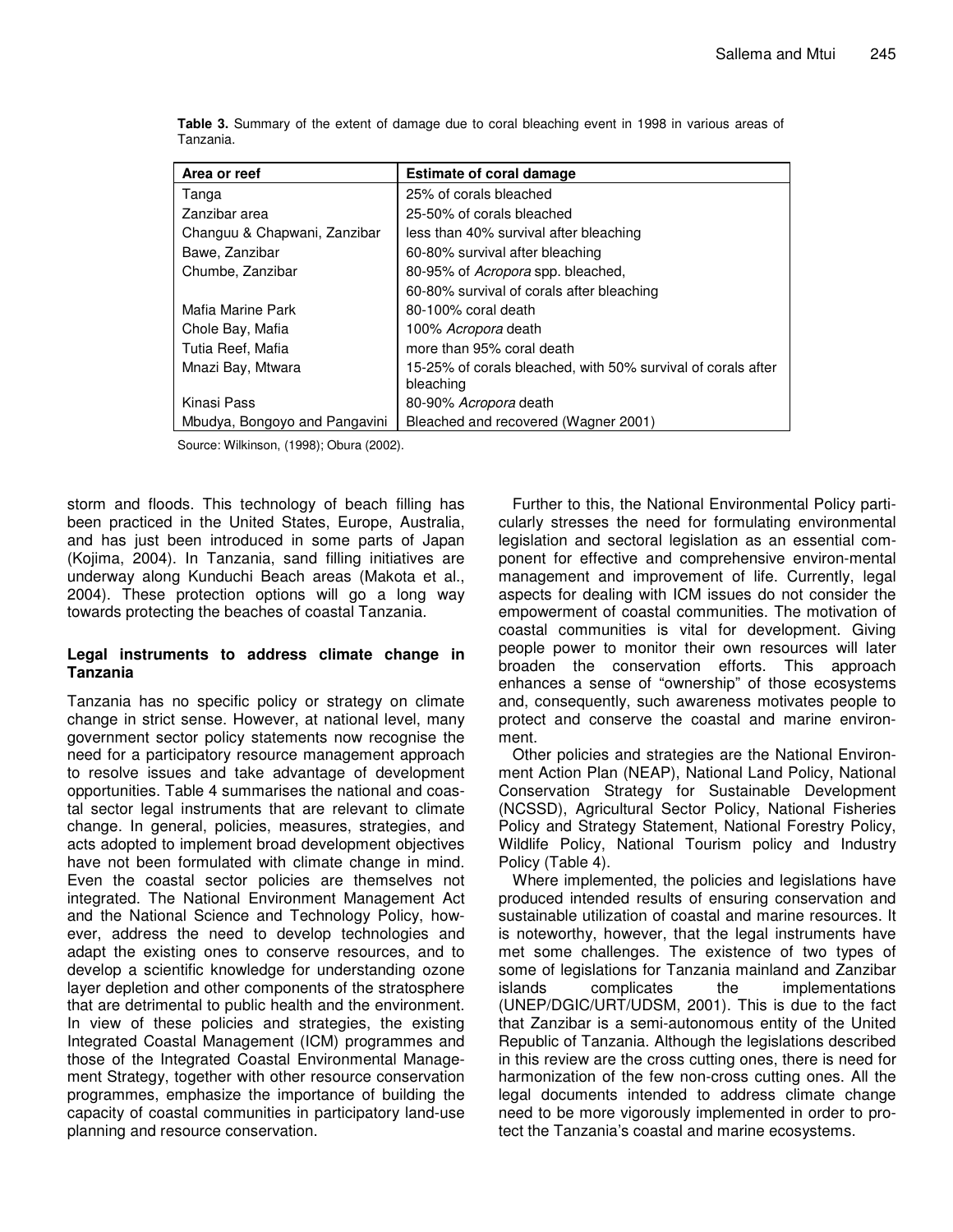**Table 4.** Legal instruments addressing coastal and marine resources in Tanzania (the documents are available at the national library and ministries' headquarters).

| No             | Policy (year)                                                                             | Relevance to coastal and marine resources                                                                                                                                                                                                                                                                                                                     |
|----------------|-------------------------------------------------------------------------------------------|---------------------------------------------------------------------------------------------------------------------------------------------------------------------------------------------------------------------------------------------------------------------------------------------------------------------------------------------------------------|
| 1              | The National Environment<br>Action Plan - NEAP (1994)                                     | It identifies five major problematic areas which require urgent action, one of these areas<br>being the deterioration of marine and freshwater systems.                                                                                                                                                                                                       |
| $\overline{c}$ | The National Land Policy (1995)                                                           | Highlights the needs for protecting beaches, coastline and islands from degradation and<br>addresses the mechanisms to protect them.                                                                                                                                                                                                                          |
| 3              | The National Conservation<br><b>Strategy for Sustainable</b><br>Development (NCSSD)(1995) | It is a framework which addresses priority areas with regard to environment and<br>development. It highlights issues related to environmental education, public awareness and<br>participation, and environmental research and technology.                                                                                                                    |
| $\overline{4}$ | The National Science and<br>Technology Policy (1996)                                      | The policy provides a framework on how science and technology (S&T) can support the<br>national natural resource conservation and economic development goals. Major strategies<br>include the establishment and strengthening of a database for the inventory, planning and<br>management of natural resources.                                               |
| 5              | The National Environmental<br>Policy - NEP (1997)                                         | NEP provides the framework for mainstreaming environmental considerations in decision-<br>making processes. It presents guidelines on plans, priority actions, monitoring, and<br>evaluation, as well as sectoral and cross-sectoral policy analysis which will serve to achieve<br>compatibility among the sectors and interest groups.                      |
| 6              | The Agricultural Sector Policy<br>(1997)                                                  | The policy addresses the need to conserve the quality of the marine environment and fight<br>activities which contribute to its degradation.                                                                                                                                                                                                                  |
| $\overline{7}$ | The National Fisheries Sector<br>Policy and Strategy Statement<br>(1997)                  | It addresses the need to conserve aquatic natural resources and environment protection<br>through the integration of conservation and sustainable utilization of fishery resources. It<br>recognises the need to protect the biological diversity of coastal and aquatic ecosystems<br>through the prevention habitat destruction.                            |
| 8              | The Wildlife Policy of Tanzania<br>(1998)                                                 | The Policy underscores the need to manage and conserve wildlife and other natural<br>resources including areas of scenic beauty.                                                                                                                                                                                                                              |
| 9              | The National Forest Policy<br>(1998)                                                      | The policy addressed the importance of conserving forest biodiversity and recognises the<br>importance of research, increased awareness and participatory resource monitoring.                                                                                                                                                                                |
| 10             | The National Tourism Policy<br>(1999)                                                     | It advocates the promotion and development of ecologically friendly and environmentally<br>sustainable tourism and specific strategies for eco-tourism plan.                                                                                                                                                                                                  |
| 11             | The Industry and trade Policy<br>(1999)                                                   | The policy puts emphasis on ensuring promotion of environmentally-friendly and ecologically<br>sustainable industrial and trade development together with creation environmental<br>awareness.                                                                                                                                                                |
| 12             | The Integrated Coastal<br>Management (ICM) Strategy<br>(2003).                            | The policy quides and ensures cross-sectoral coordination of coastal environmental issues<br>pertaining to stakeholder participation, compliance of laws and regulations, support for<br>research and training.                                                                                                                                               |
| 13             | The National Environment<br>Management Act (2004)                                         | The law emphasizes on protection of the coastal environmental zone, conservation of<br>biological diversity and protection of the atmosphere. It empowers the National Environmental<br>Management Council to cooperate with local government authorities to formulate strategies<br>to deal with coastal and marine management.                              |
| 14             | National Adaptation Programme<br>of Action (NAPA, 2007)                                   | NAPA identifies the urgent and immediate needs of a country to adapt to the present threats<br>from climate change. Addressing these needs will expand the current coping range and<br>enhance resilience in a way that will promote the capacity to adapt to current climate<br>variability and extremes, and consequently to future climate change as well. |

#### **Conclusions and Recommendations**

In Tanzania, the complex ecology of coastal and marine ecosystems is appreciated but not fully understood by the public or decision-makers. Without appropriate management, the coastal ecosystems will continue to be vulnerable to environmental pressures caused by climate change. In addressing adaptation technologies, it is important to assess how each ecosystem will be affected and how well these technologies will work in Tanzania. The strong interaction between all species of the coastal seascape and the adjoining terrestrial and open ocean areas should be emphasized.

Adaptation technologies may be more meaningful to Tanzania if the following points are adhered to:

• Monitoring of individual sites to determine which strategies should be implemented.

- Assessment, improvement and implementation of coastal sector legislation, policies and other regulatory frameworks to reflect the problems currently encountered.
- Restructuring of existing policies to cover gaps, such as awareness on climate change, need to be done.
- Implementation of human capacity building through training and establishment of climate-related information centres, such as libraries.
- Research in order to address knowledge gaps, such as identification of species that are adaptable to climate change.
- Re-evaluation of other forces that may accelerate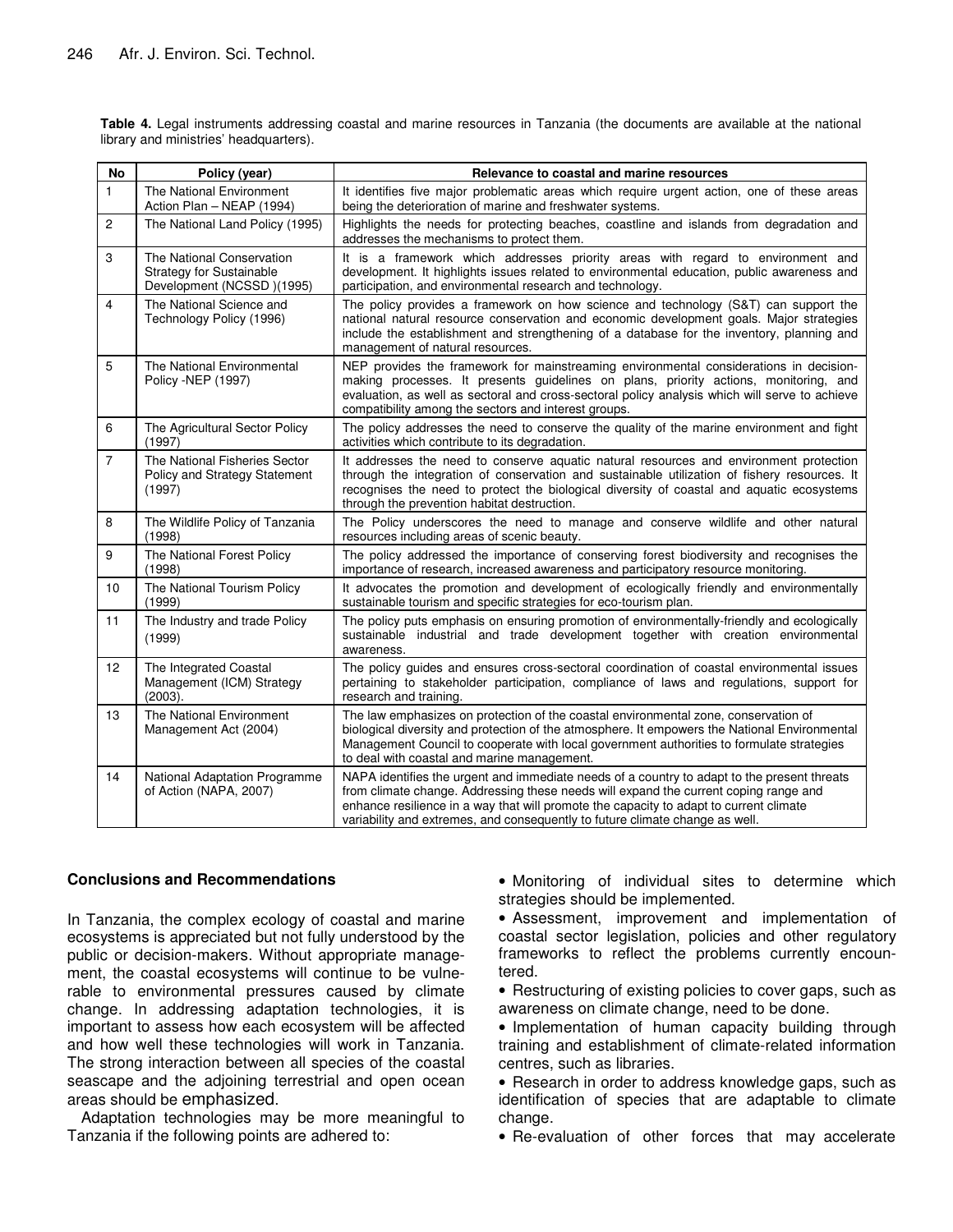impacts of climate change, such as urban migration resulting in coastal population growth and subsequent destruction of coastal ecosystems.

• Emphasis on local participation and management of coastal and marine resources, contributing positively towards economic and social development.

Both soft and hard adaptation technologies, coupled with relevant policies and legislation, need to be implemented in order to respond effectively to the degradation of Tanzania's coastal and marine resources.

#### **ACKNOWLEDGEMENTS**

The Center for Energy, Environment, Science and Technology (CEEST) is acknowledged for financial support of the initial study. Mr. J. Daffa of Tanzania Coastal Management Partnership (TCMP) is thanked for providing working space and guidance.

#### **REFERENCES**

- Adger WN, Huq S, Brown, K, Coway D, Hulme M (2003). Adaptation to climate change in the developing world. Progress in Development Studies. 3 (3): 179-195. 10.1191/1464993403ps060oa.
- Agrawala S, Moehner A, Hemp A, van Aalst M, Smith J, Meena H, Mwakifwamba SM, Mwaipopo OU (2003). Development and climate change in Tanzania. Final report No. COM/ENV/EPOC/DCD/DAC (2003). Organization of Economic Cooperation and Development Paris. pp. 72.
- Alusa AL, Ogallo LJ (1992). Implications of expected climate change in Eastern African coastal region: An overview. Biodiversity Country Study, 1992; UNEP Regional Seas Reports and Studies No. 149, UNEP. pp 19.
- Clark CO, Webster PJ (2003). Interdecadal variability of the relationship between the Indian Ocean zonal mode and East African coastal rainfall anomalies. J. of Climate 16(3): 548–554.
- Dodd RS, Rafii ZA (2001). Evolutionary genetics of mangroves: Continental drift to recent climate change. Trees 16(2-3): 80-86.
- Downing TE, Ringius L, Hulme M, Waughray, D. (1997). Adapting to climate change in Africa. J. Mitigation and Adaptation Strategies for Global Change 2(1): 19-44. DOI 10.1007/BF02437055.
- Fay MB (1992). Maziwi Island off Pangani (Tanzania): History of its destruction and possible causes. Regional Seas Reports and Studies No. 139, UNEP. pp 43.
- FCCC/TP/1 (1999). National Communication report on Framework Convention on climate change (FCCC), Technical Paper on Coastal Adaptation Technologies. pp. 88.
- Francis J, Nilsson A, Waruinge D (2002): Marine protected areas in Eastern African Region: how successful are they? Ambio 31 (7–8): 503–511.
- Francis J, Johnstone R, van't Hof T, van Zwol C, Sadacharan D (2003). Sustainable management of Marine Protected Areas (MPAs): A Training Manual for MPA managers. CZMC/WIOMSA. pp 267.
- Francis J, Torell E (2004). Human dimensions of coastal management practices in the Western Indian Ocean region. Ocean and Coastal Manage. 47(7-8): 299-307. doi:10.1016/j.ocecoaman.
- Griffiths CJ (1988). The impact of sand extraction from seasonal streams on erosion of Kunduchi Beach. In: "Beach Erosion Along Kunduchi Beach, North of Dares Salaam", A Report for NEMC by Beach Erosion Monitoring Committee, pp 55.
- Griffiths CJ, Lwiza KM (1988). Physical background of the study area. In: "Beach Erosion Along Kunduchi Beach, North of Dar es Salaam", A Report for NEMC by Beach Erosion Monitoring Committee, 55pp.
- Grøttum JA, Sigholt T (1996). Acute toxicity of carbon dioxide on European seabass (*Dicentrarchus labrax*): Mortality and effects on

plasma ions. Comparative Biochemistry and Physiology Part A: Physiology 115(4):323-327 10.1016/S0300-9629(96)00100-4.

- Hansen L (2003). Increasing the resistance and resilience of tropical marine ecosystems to climate change. In: Hansen, L.I., Biringer, J.L., and Hoffman, I.R. (eds), Buying Time: A User's Manual for Building Resistance and Resilience to Climate Change in Natural Systems. WWF, USA, pp. 155-174.
- Hoegh-Guldberg O, Mumby PJ, Hooten AJ, Steneck RS, Greenfield P, Gomez E, Harvell CD, Sale PF, Edwards AJ, Caldeira K, Knowlton N, Eakin CM, Iglesias-Prieto R, Muthiga N, Bradbury RH, Dubi A, Hatziolos ME (2007). Coral reefs under rapid climate change and ocean acidification. Science 318(5857): 1737 - 1742. ocean acidification. Science 318(5857): 1737 – 1742. 10.1126/science.1152509.
- Houghton JT, Ding Y, Griggs DJ, Noguer M, van der Linden PJ, Dai X,Maskell, K Johnson, CA (2001). Climate change 2001: The scientific basis. Cabridge University Press. pp 84.
- IPCC (2007). Climate Change 2007. Impacts, Adaptation and vulnerability. Working Group II Contribution to the IPCC Fourth Assessment Report. Summary to Policymakers. Available online: http://www.ipcc.ch.
- IUCN (2004). Managing Marine Protected Areas: A toolkit for the Western Indian Ocean. IUCN Eastern African Regional Programme, Nairobi, Kenya. pp 172.
- Kairu K, Nyandwi N (2000). Guidelines for the study of shoreline change in the Western Indian Ocean region. Manual and Guides 40. Intergovernmental Oceanographic Commission, UNESCO. pp 98.
- Keme J (2003). Climate change adaptational deficiencies in developing countries: the case of Sub-Saharan Africa. J. Mitigation and Adaptation Strategies for Global Change 8(1):1573-1596. DOI 10.1023/A:1025838610473.
- Kojima H (2004). Vulnerability and adaptation to sea-level rise in Japan. Flood Hazard Research Centre. 8pp. http://www.survas.mdx.ac.uk/pdfs/3kojima.pdf.
- Maina J, Venus V, McClanahan TR, Ateweberhan M (2008). Modeling susceptibility of coral reefs to environmental stress using remote sensing data and GIS models. Ecol. Modelling 212(3-4):180-199.
- Makota V, Sallema R,. Mahika C (2004). Monitoring shoreline change using remote sensing and GIS: A case study of Kunduchi area, Tanzania. Western Indian Ocean J. Mar. Sci*.* 3(1):1-10.
- Masalu DCP (2002). Coastal erosion and its social and environmental aspects in Tanzania: A case study in illegal sand mining . Coastal Manage. 30(4): 347-359.
- Mohammed SM, Muhando CA, Machano H (2002). Coral reef degradation in Tanzania: Results of monitoring in 1999-2002. In "Olof Linden, David Sauter, Dan Wilhelmsson & David Obura (Editors): Coral reef degradation in the Indian Ocean – Status report 2002", CORDIO. pp. 21-30
- Muhando CA (1999). Assessment of the extent of damage, socioeconomic effects, mitigation and recovery in Tanzania. In: Linden, O. and Sporrong, N. (eds). Coral reef degradation in the Indian Ocean. Status Reports and Project Presentations 1999. CORDIO, SAREC Marine Science Programme, Stockholm. pp. 43-47.
- Mwandosya MJ, Nyenzi BS, Luhanga ML (1998). The assessment of vulnerability and adaptation to climate change impacts in Tanzania. The center for Energy, Environment, Science and Technology (CEEST), Tanzania.
- NASA (2007). Rising levels of water and carbon dioxide in tropical oceans. http://oco.jpl.nasa.gov/News/doney\_sciam\_2006.
- Nyandwi N, Dubi AM (2001). Episodic atmospheric changes and their impact on the hydrography of coastal Tanzania. Climate Res. 18:157- 162.
- Obura D (2002). Status of coral reefs in Eastern Africa: Kenya, Tanzania, Mozambique and South Africa. Australian Institute of Marine Science URI: http://hdl.handle.net/1834/338 ISBN: 0-642- 32216-3.
- Obura, D Celliers L, Machano H, Mangubhai S, Mohammed SM, Motta H, Muhando C, Muthiga N, Pereira M, Schleyer M (2002). Status of coral reefs in Eastern Africa: Kenya, Tanzania, Mozambique and South Africa. In: C.R. Wilkinson (ed.), Status of coral reefs of the world: 2002. GCRMN Report, Australian Institute of Marine Science, Townsville. Chapter 4, pp. 63-78.
- Obura DO (2005). Resilience and climate change: lessons from coral